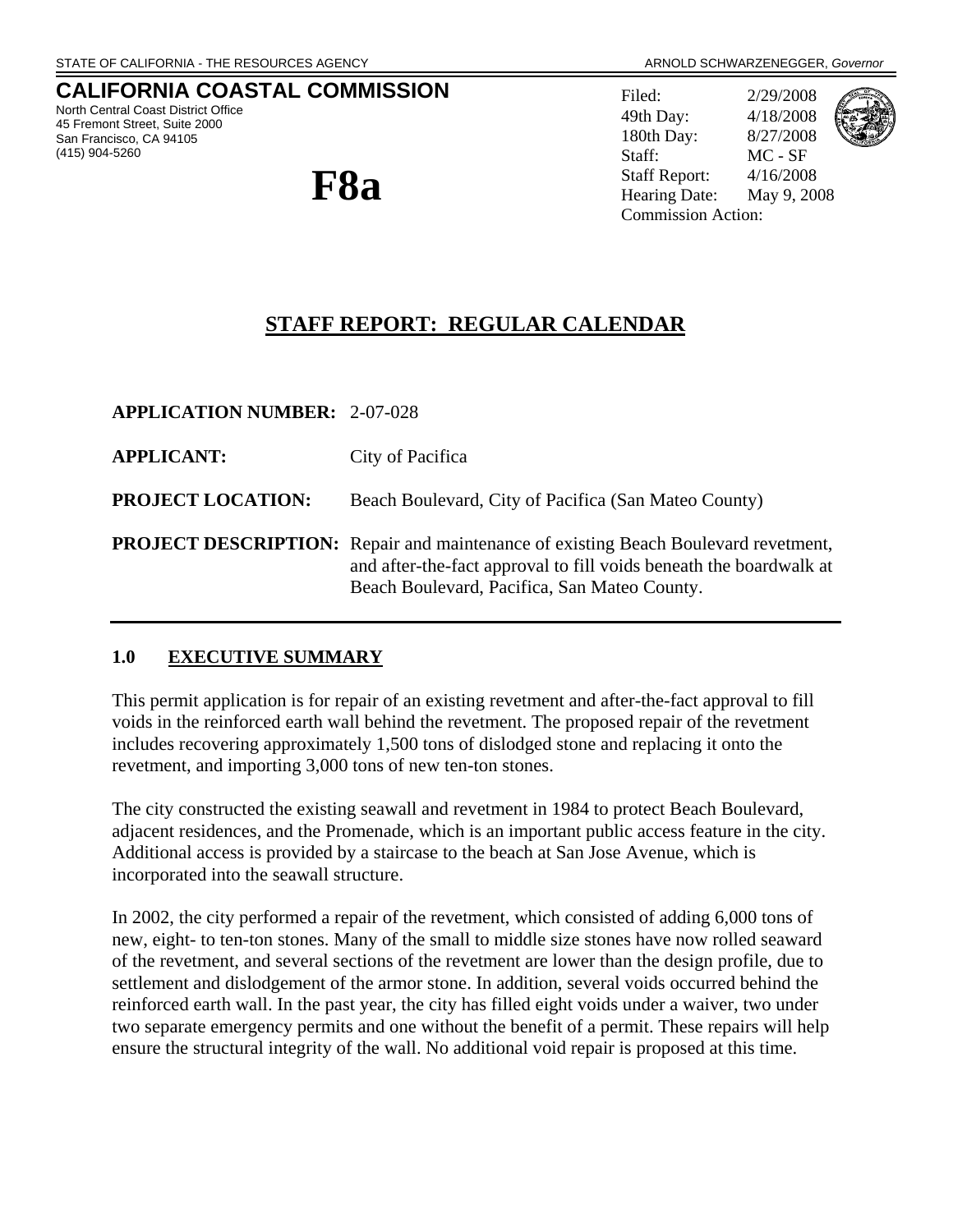Staff recommends approval of this shoreline protection repair project because the revetment and seawall are existing shoreline protection devices, which protect Beach Boulevard, adjacent residences, and the Promenade, which is an important public access feature in the city. The proposed repair would not expand the existing footprint and would only add approximately 5% more rock relative to the total volume of the existing revetment. The project is conditioned to include authorization of future minor repair and maintenance, and to require a shoreline protection monitoring plan, which will ensure the structural integrity of the wall and prevent dislodged rocks or debris from impeding public access to the beach.

# **2.0 STAFF RECOMMENDATION**

The staff recommends that the Commission adopt the following resolution to approve Coastal Development Permit No. 2-07-028 subject to the conditions in Sections 2.1 and 2.2 below.

### *Motion:*

I move that the Commission approve the coastal development permit no. 2-07-028 subject to conditions pursuant to the staff recommendations.

### *Staff Recommendation of Approval:*

Staff recommends a **YES** vote. Passage of this motion will result in approval of the permit as conditioned and adoption of the following resolution and findings. The motion passes only by affirmative vote of a majority of the Commissioners present.

### *Resolution to Approve the Permit:*

The Commission hereby approves a coastal development permit for the proposed development and adopts the findings set forth below on grounds that the development as conditioned will be in conformity with the policies of Chapter 3 of the Coastal Act and will not prejudice the ability of the local government having jurisdiction over the area to prepare a Local Coastal Program conforming to the provisions of Chapter 3 of the Coastal Act. Approval of the permit complies with the California Environmental Quality Act because either (1) feasible mitigation measures and/or alternatives have been incorporated to substantially lessen any significant adverse effects of the development on the environment, or (2) there are no further feasible mitigation measures or alternatives that would substantially lessen any significant adverse impacts of the development on the environment.

### **2.1. Standard Conditions**

- 1. Notice of Receipt and Acknowledgment. The permit is not valid and development shall not commence until a copy of the permit, signed by the permittee or authorized agent, acknowledging receipt of the permit and acceptance of the terms and conditions, is returned to the Commission office.
- 2. Expiration. If development has not commenced, the permit will expire two years from the date this permit is reported to the Commission. Development shall be pursued in a diligent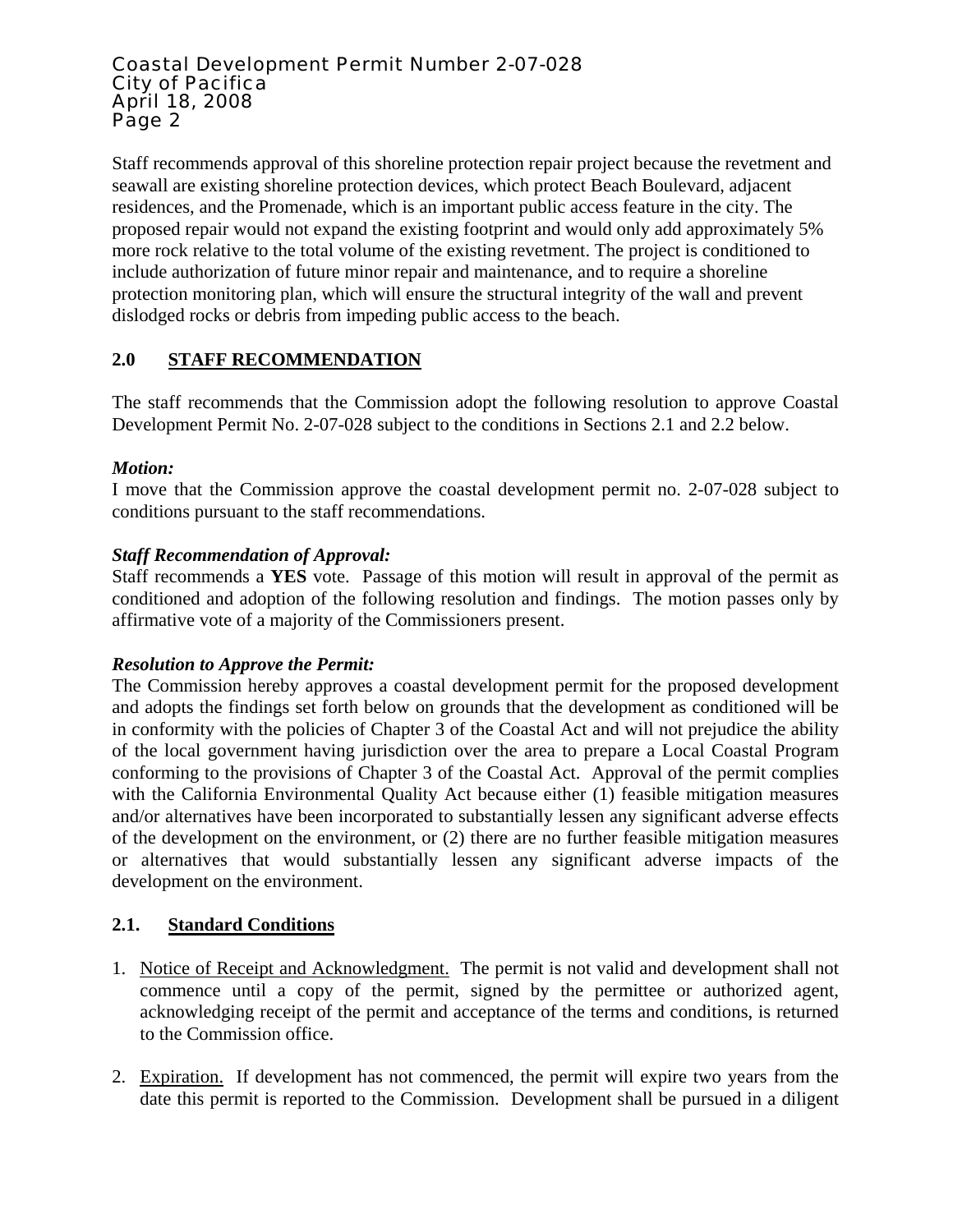manner and completed in a reasonable period of time. Application for extension of the permit must be made prior to the expiration date.

- 3. Interpretation. Any questions of intent or interpretation of any condition will be resolved by the Executive Director or the Commission.
- 4. Assignment. The permit may be assigned to any qualified person, provided assignee files with the Commission an affidavit accepting all terms and conditions of the permit.
- 5. Terms and Conditions Run with the Land. These terms and conditions shall be perpetual, and it is the intention of the Commission and the permittee to bind all future owners and possessors of the subject property to the terms and conditions.

### **2.2 Special Conditions**

### **1. Approved Development; Conformance to plans.**

A. The permittee shall undertake development in accordance with the approved final plans dated 9/20/2007 and revised 10/26/2007. Any proposed changes to the approved final plans shall be reported to the Executive Director. No changes to the approved final plans shall occur without a Commission amendment to this coastal development permit unless the Executive Director determines that no amendment is legally required.

### **2. Repair and Maintenance.**

- A. The permittees shall maintain the existing Beach Boulevard revetment for the life of the structure.
- B. This coastal development permit authorizes repair and maintenance activities for a period of 5 years from the date of this approval only if carried out in accordance with all of the following conditions:
	- 1. Maintenance and repairs shall be limited to removal, repositioning, or replacement of rock within the footprint of the existing approved structure. The permittees shall remove or redeposit any debris, rock or material that becomes dislodged from the revetment as soon as possible after such detection of displacement occurs.
	- 2. No expansion or enlargement of the existing Beach Boulevard revetment is permitted.
	- 3. Repair and maintenance shall conform to requirements of Special Condition 4.
- C. The Executive Director may extend the 5-year authorization specified in Subsection B for the approved repair and maintenance activities for a period not to exceed 5 years, or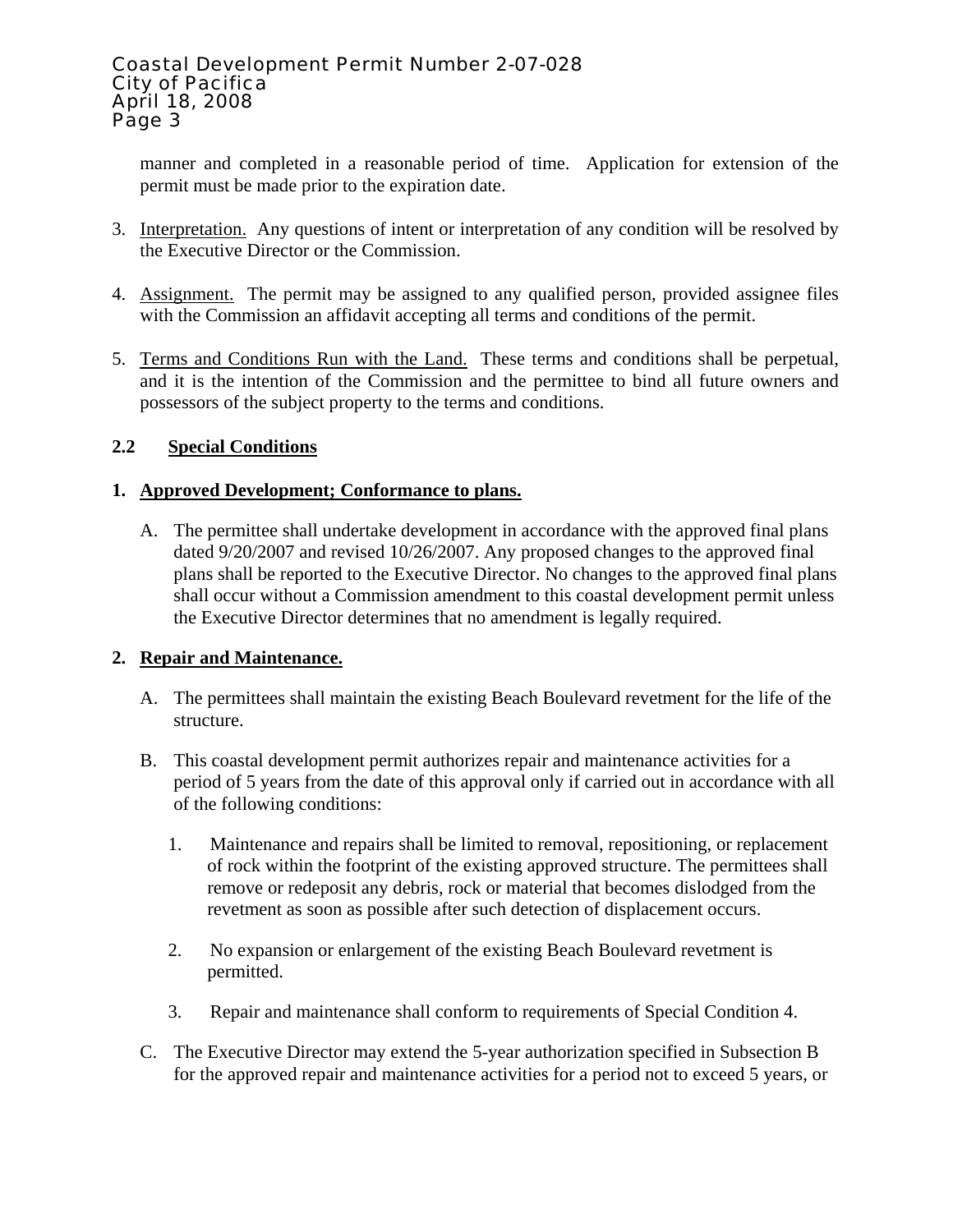10 total years from the date of this approval. The applicant shall make a request for such extension no later than 30 days before the end of the initial period.

- D. Repair and maintenance activities identified in Subsection B shall be completed as soon as possible but no later than 30 days after the discovery of the need for the repair and maintenance activity.
- E. Repair and maintenance activities other than those identified in Subsection B shall require an amendment to this permit or a new coastal development permit.

### **3. Shoreline Protection Monitoring Plan.**

- A. Monitoring reports prepared by a licensed civil engineer with experience in coastal structures and processes shall be submitted to the Executive Director for review and approval at five year intervals by May 1st of each fifth year (with the first report due May 1, 2013, and subsequent reports due May 1, 2018, May 1, 2023, and so on) for as long as the revetment exists at this location. Each monitoring report shall contain the following:
	- 1. An evaluation of the condition and performance of the approved revetment, including an assessment of whether any weathering or damage has occurred that could adversely impact future performance of the device;
	- 2. Plans and/or photographs showing any weak or potential failure areas;
	- 3. An analysis of erosion trends, annual retreat, and rate of retreat of the beach fronting the revetment which is the subject of this permit, including identification of exactly where repeatable measurements had been taken, e.g. by reference to benchmarks, survey positions, or points shown on engineering plans;
	- 4. A description and documentation of any migration or movement of rock that has occurred on the site; and
	- 5. Recommendations for repair, maintenance, modifications or other work to the device needed to correct any rock migration or structural damage, failures or weaknesses, including methods and materials to be used.
- B. If a monitoring report contains recommendations for repair, maintenance or other work beyond that which is authorized by Condition 2, the permittee shall apply for a coastal development permit or coastal development permit amendment to complete such work, within 30 days of receiving the report.

### **4. Construction Responsibilities and Debris Removal.**

The permittee shall comply with the following construction-related requirements: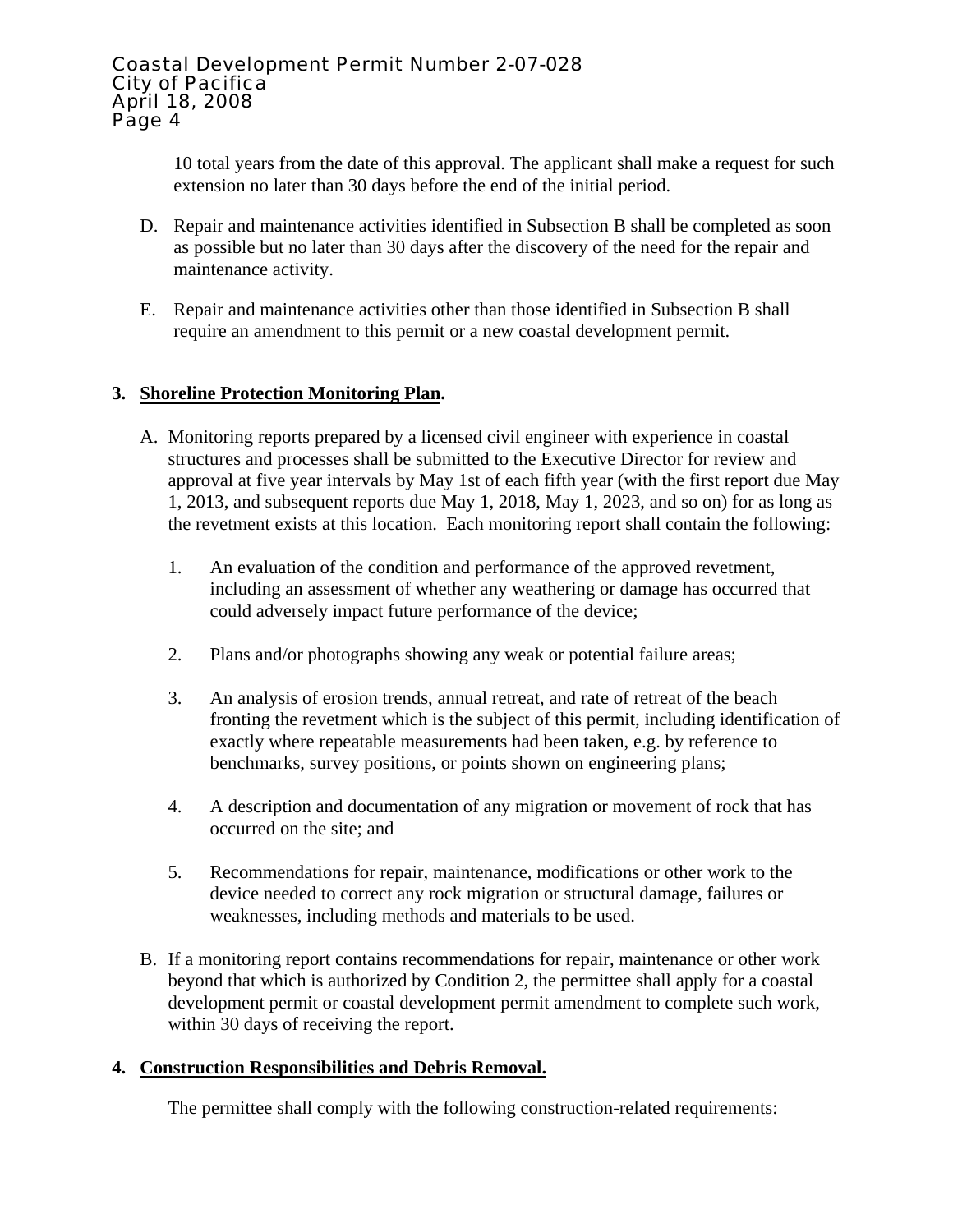- A. Any and all debris resulting from construction activities shall be removed from the beach immediately;
- B. To avoid impacts to water quality, construction activities shall be timed to avoid the rainy season and shall not occur between November 1 and March 15.
- C. Staging and storage of construction machinery and storage of debris on the beach is prohibited. No construction materials or debris shall be placed where they may be subject to wave erosion or dispersion.
- D. Construction staging shall be conducted as follows:
	- i. Staging shall occur only from Beach Boulevard or the Promenade;
	- ii. Equipment shall be staged adjacent to the area of work and removed by the end of each day;
	- iii. Beach Boulevard and the Promenade shall remain open for residential access for the duration of the construction;
	- iv. Barricades and traffic detour signs shall be placed and traffic shall be rerouted onto connector streets to minimize impacts to traffic.
- E. Any and all debris resulting from construction and maintenance activities may not be staged or stored on the beach or in any other area that may interfere with public access to or along the shoreline. All construction equipment, materials, and debris shall be removed from the project site immediately upon project completion. Any and all debris from construction and maintenance activities shall be disposed of appropriately in an authorized landfill or recycling facility.

### **5. Assumption of Risk, Waiver of Liability and Indemnity Agreement.**

By acceptance of this permit, the applicants acknowledge and agree (i) that the site may be subject to hazards from waves, storm waves, bluff retreat, erosion, and earth movement; (ii) to assume the risks to the applicants and the properties that are the subject of this permit of injury and damage from such hazards in connection with this permitted development; (iii) to unconditionally waive any claim of damage or liability against the Commission, its officers, agents, and employees for injury or damage from such hazards; and (iv) to indemnify and hold harmless the Commission, its officers, agents, and employees with respect to the Commission's approval of the project against any and all liability, claims, demands, damages, costs (including costs and fees incurred in defense of such claims), expenses, and amounts paid in settlement arising from any injury or damage due to such hazards.

### **6. State Lands Commission Approval.**

PRIOR TO ISSUANCE OF THE COASTAL DEVELOPMENT PERMIT, the applicants shall submit, for the review and approval of the Executive Director, either (1) approval of the proposed placement of new riprap by the California State Lands Commission, or (2) a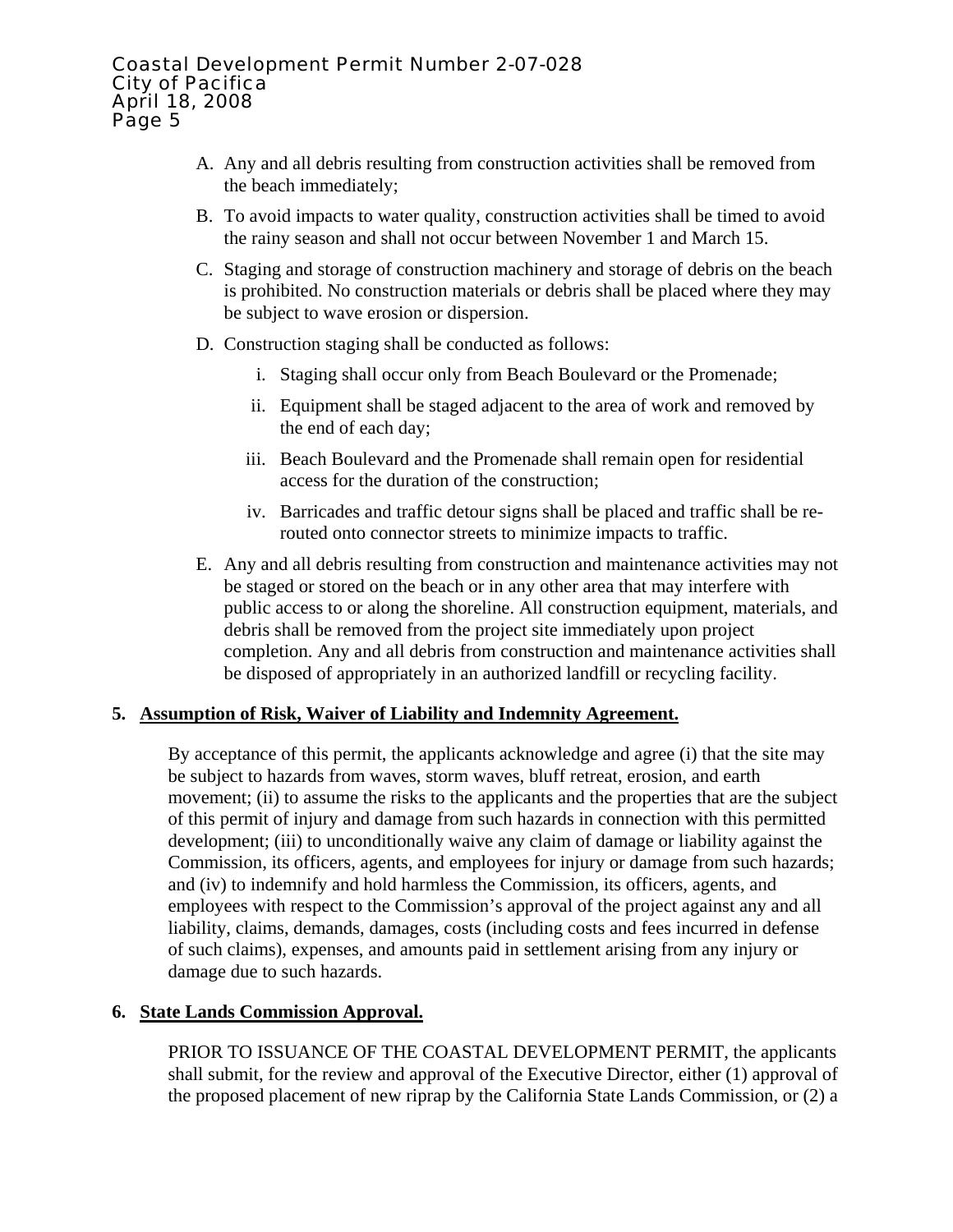written determination by the California State Lands Commission that no such approval is required for the project.

### **3.0 Findings and Declarations**

The Commission hereby finds and declares:

# **3.1 Project Description**

The Pacifica shoreline along Beach Boulevard from the municipal pier at Santa Rosa Avenue to Bella Vista Avenue is protected by an existing quarry stone revetment and reinforced earth wall, which were originally constructed in 1984. The city constructed the revetment and seawall to protect Beach Boulevard, adjacent residences, and the Promenade, which is an important public access feature in the city. Failure of the shoreline protection in this area threatens Beach Boulevard, public access to the beach, and adjacent residences.

In 2002, the city performed a major repair to the revetment, which consisted of adding 6,000 tons of new, eight- to ten-ton stones. Many of the small to middle size stones have now rolled seaward of the revetment, and several sections of the revetment are lower than the design profile, due to settlement and dislodgement of the armor stone. The proposed repair of the revetment includes recovering approximately 1,500 tons of dislodged stone and replacing it onto the revetment, and importing 3,000 tons of new 10-ton stones. The riprap recovery and replacement areas are shown on **Exhibit 3**.

The proposed repair and staging would be conducted from Beach Boulevard and the Promenade. Vehicular traffic would be temporarily blocked from Beach Boulevard during periods of construction. Beach Boulevard would only be closed at the specific location of construction, and would remain open for residential access. Barricades and traffic detour signs would be placed, and traffic would be re-routed onto connector streets based on the location of the construction.

The applicant is also seeking after-the-fact approval for filling two voids beneath the boardwalk under emergency permits that have now expired, and for filling one void north of Paloma Avenue, without the benefit of a permit. Permit 2-07-003-G authorized the repair of one void at the intersection of Santa Rosa Avenue and Beach Boulevard and 2-07-008-G authorized the repair of one void at the intersection of Santa Maria Avenue and Beach Boulevard. Eight additional voids were recently repaired under 2-07-044-W.

The rock revetment originally constructed in 1984 had a footprint of 80,600 square feet, with an average width measured seaward from the seawall of 62 feet. When the revetment was repaired in 2002 under CDP 2-01-026, the footprint was reduced to 65,000 square feet and the average width was reduced to 50 feet. The repair, which is currently being proposed, would not increase the footprint beyond what was allowed under 2-01-026. It would add an additional 3,000 tons of rock or approximately 5% of the total volume of the existing revetment.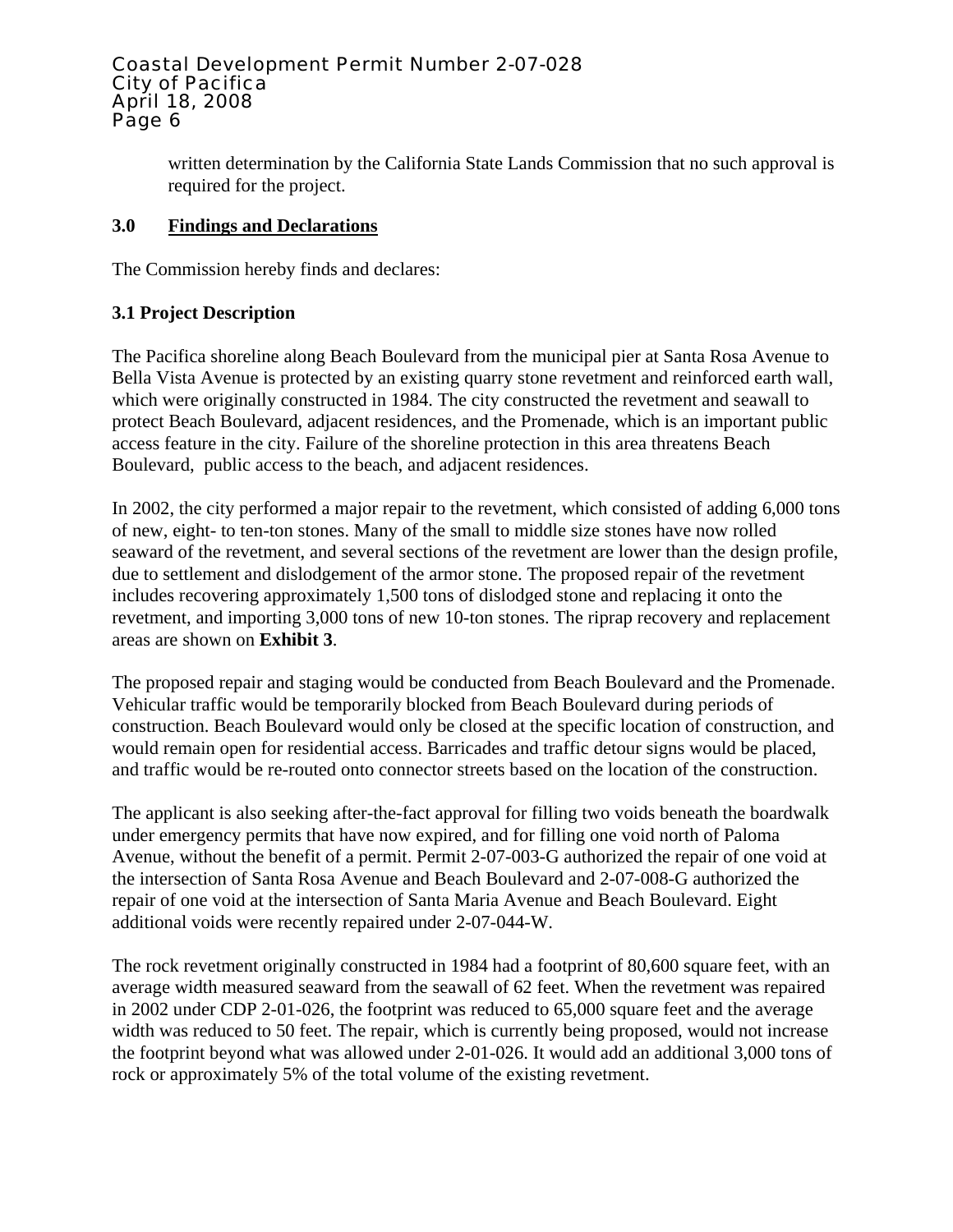There is vertical public beach access within the project site via steps at San Jose Avenue, which is near the southern edge of the site. A second set of steps to the beach lies approximately 650 feet south of the municipal pier, which is at the southern end of the site.

## **3.2 Other Agency Approvals**

### California State Lands Commission

The portion of the revetment that is seaward of the Mean High Tide Line is located on state tidelands. The City has a lease with the California State Lands Commission (SLC), for this development (SLC Lease # PRC 6065.9).

The SLC has stated that the recovery and replacement of dislodged riprap is authorized by the existing lease, but that the addition of new riprap may require a lease amendment. Therefore, **Special Condition 6** requires the applicant to provide the Executive Director with written verification of SLC approval of the additional riprap, prior to issuance of the permit.

## **3.3 Permit Authority, Extraordinary Methods of Repair and Maintenance, Shoreline Protection Structures**

Coastal Act Section 30610(d) generally exempts from Coastal Act permitting requirements the repair or maintenance of structures that does not result in an addition to, or enlargement or expansion of the structure being repaired or maintained. However, the Commission retains authority to review certain extraordinary methods of repair and maintenance of existing structures which involve a risk of substantial adverse environmental impact as enumerated in Section 13252 of the Commission regulations.

Section 30610 of the Coastal Act provides, in relevant part:

*Notwithstanding any other provision of this division, no coastal development permit shall be required pursuant to this chapter for the following types of development and in the following areas: . . .* 

*(d) Repair or maintenance activities that do not result in an addition to, or enlargement or expansion of, the object of those repair or maintenance activities; provided, however, that if the commission determines that certain extraordinary methods of repair and maintenance involve a risk of substantial adverse environmental impact, it shall, by regulation, require that a permit be obtained pursuant to this chapter.* [Emphasis added.]

Section 13252 of the Commission regulations provides, in relevant part:

*(a) For purposes of Public Resources Code section 30610(d), the following extraordinary methods of repair and maintenance shall require a coastal development permit because they involve a risk of substantial adverse environmental impact:*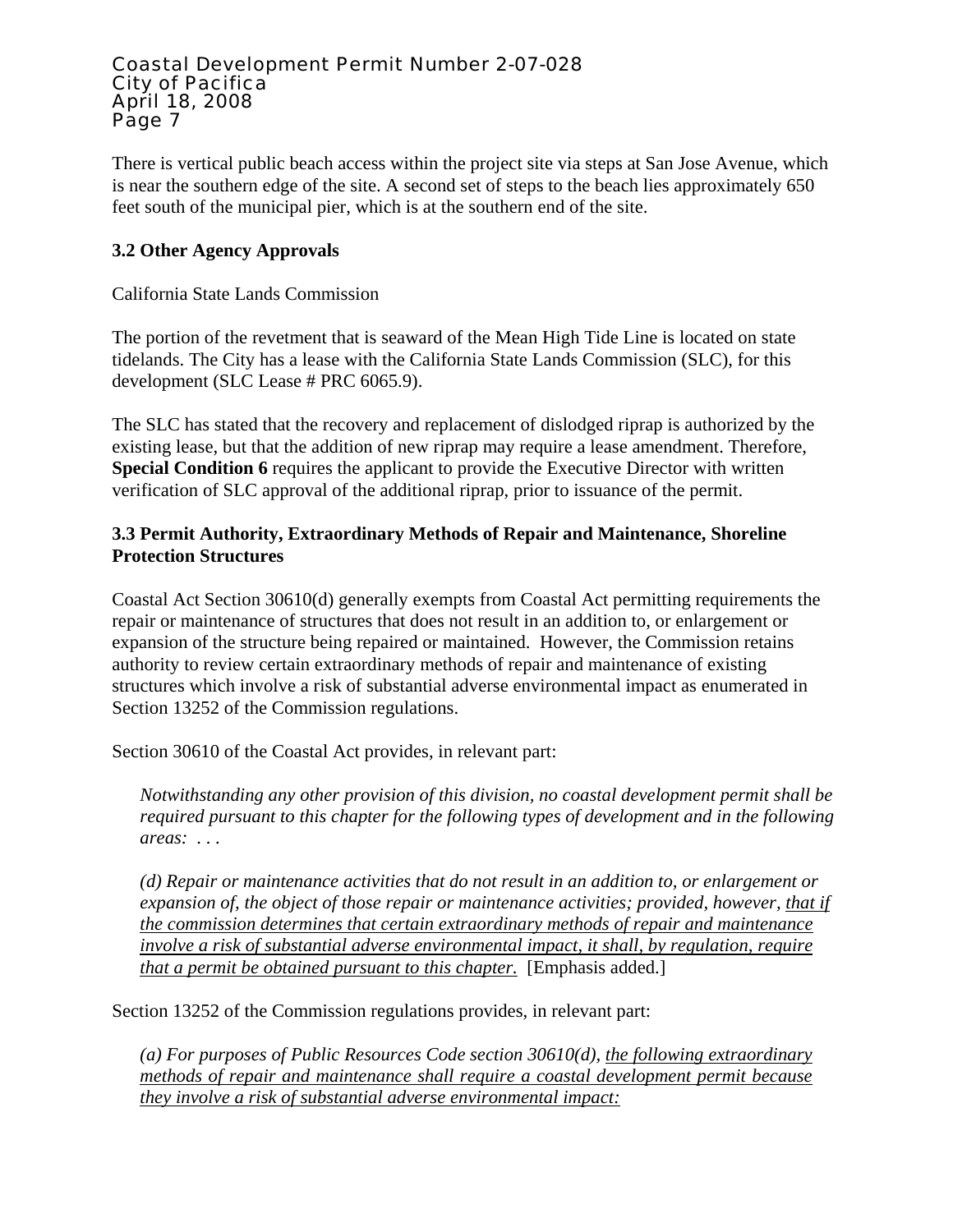*(1) Any method of repair or maintenance of a seawall revetment, bluff retaining wall, breakwater, groin, culvert, outfall, or similar shoreline work that involves:* 

*(A) Repair or maintenance involving substantial alteration of the foundation of the protective work including pilings and other surface or subsurface structures;* 

*(B) The placement, whether temporary or permanent, of rip-rap, artificial berms of sand or other beach materials, or any other forms of solid materials, on a beach or in coastal waters, streams, wetlands, estuaries and lakes or on a shoreline protective work except for agricultural dikes within enclosed bays or estuaries;* 

*. . .* 

*(D) The presence, whether temporary or permanent, of mechanized construction equipment or construction materials on any sand area, bluff, or environmentally sensitive habitat area, or within 20 feet of coastal waters or streams.* 

*. . .* 

*(b) Unless destroyed by natural disaster, the replacement of 50 percent or more of a single family residence, seawall, revetment, bluff retaining wall, breakwater, groin or any other structure is not repair and maintenance under section 30610(d) but instead constitutes a replacement structure requiring a coastal development permit.*

[Emphasis added.]

The proposed project would not involve replacement of 50% or more of a seawall and thus, may be considered a repair and maintenance project under Section 13252(b) of the Commission's regulations. Section 13252 of the Commission's regulations requires a coastal development permit for extraordinary methods of repair and maintenance enumerated in the regulation. The proposed development involves repair to an existing seawall and revetment that includes the addition of concrete to fill the voids in the reinforced earth seawall and placement of riprap on the revetment. The proposed repair and maintenance therefore requires a coastal development permit under Section 13252(a)(1) of the Commission's regulations.

In considering a permit application for a repair or maintenance project pursuant to the abovecited authority, the Commission reviews whether the proposed *method* of repair or maintenance is consistent with the Chapter 3 policies of the Coastal Act. The Commission's evaluation of such repair and maintenance projects does not extend to an evaluation of the conformity with the Coastal Act of the underlying existing development.

# **3.4 Public Access**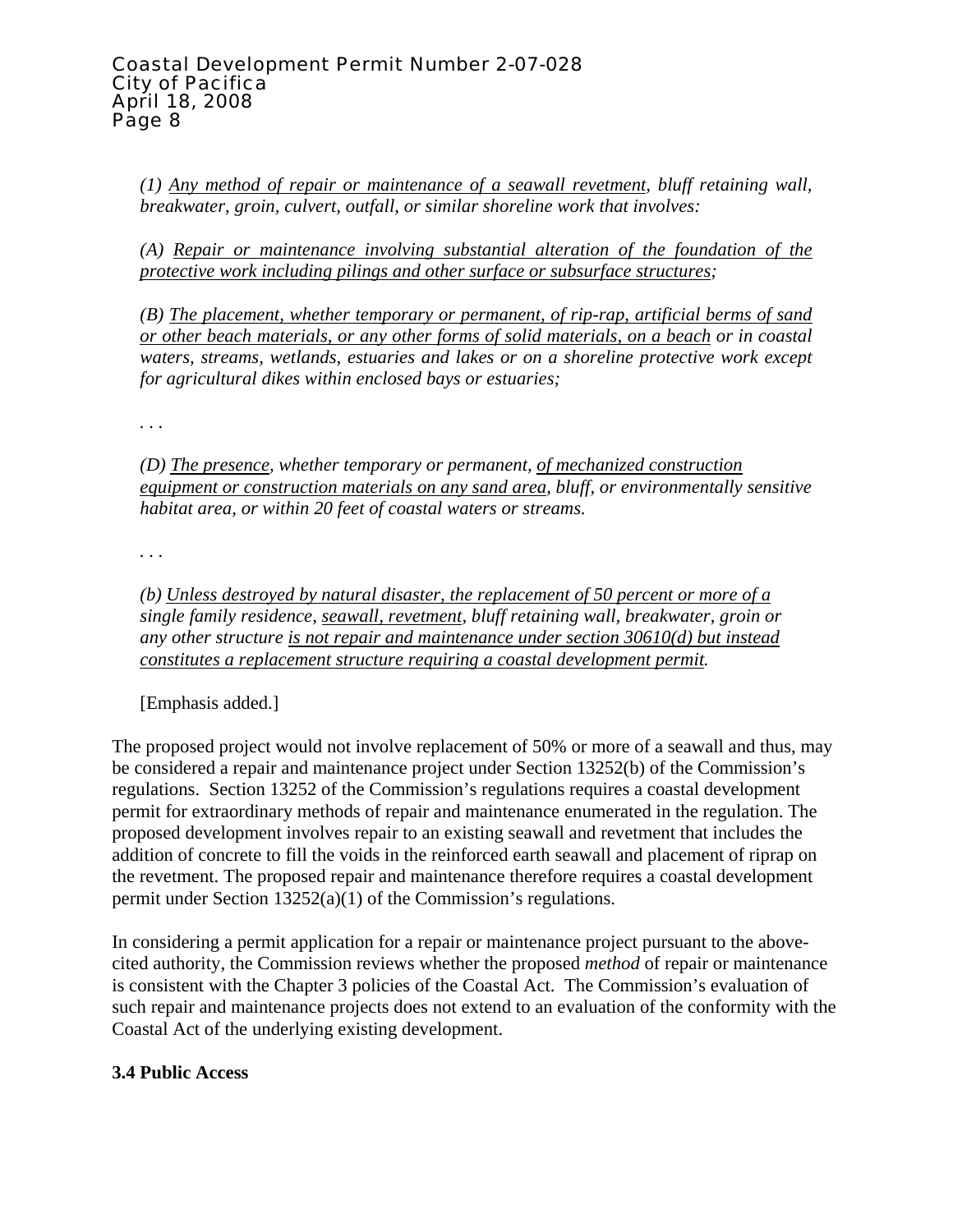Section 30210 of the Coastal Act states:

*In carrying out the requirement of Section 4 of Article X of the California Constitution, maximum access, which shall be conspicuously posted, and recreational opportunities shall be provided for all the people consistent with public safety needs and the need to protect public rights, rights of private property owners, and natural resource areas from overuse.* 

Section 30211 of the Coastal Act states:

*Development shall not interfere with the public's right of access to the sea where acquired through use or legislative authorization, including, but not limited to, the use of dry sand and rocky coastal beaches to the first line of terrestrial vegetation.* 

The existing seawall and revetment protect the public Promenade, which as an important public access feature in Pacifica. Repair of the revetment and seawall would ensure protection of this access. There is also vertical public beach access within the project site via steps at San Jose Avenue, which is near the southern edge of the site. A second set of steps to the beach lies approximately 650 feet south of the municipal pier, which is at the southern end of the site.

The public Promenade and the steps at San Jose Avenue would only be affected while construction is occurring on that portion of the revetment. Construction equipment would only be staged adjacent to the area of work and would be removed by the end of the day. The steps that are south of the municipal pier would not be affected because they are outside of the project site and construction staging area.

The rock revetment originally constructed in 1984 had a footprint of 80,600 square feet, with an average width measured seaward from the seawall of 62 feet. When the revetment was repaired in 2002, under CDP 2-01-026, the footprint was reduced to 65,000 square feet and the average width was reduced to 50 feet. Some of the rocks have now become dislodged and lie seaward of the 2002 footprint, impeding lateral public access along the beach. Under the proposed repair, these rocks would be removed from the beach, restoring the area of lateral access. (See **Exhibit 3**).

**Special Condition 3** provides for a Shoreline Protection Monitoring Plan, which requires the city to survey the rock revetment and report the conditions to the Executive Director every five years, including a description of any migration or movement of rock that has occurred on the site and recommendations for repair and maintenance to the revetment, thereby preventing future debris from impeding public access on the beach. In addition, **Special Condition 2** requires the city to remove or replace any debris, rock or material that becomes dislodged during construction or after completion of the revetment as soon as possible, but no later than 30 days after the discovery of the need for the maintenance, thereby limiting the amount of time future potential debris on the beach would impede lateral access. Together, these conditions ensure that the beach fronting the revetment will remain free from debris and any rock dislodged from the revetment, and that lateral access along the beach will not be impeded.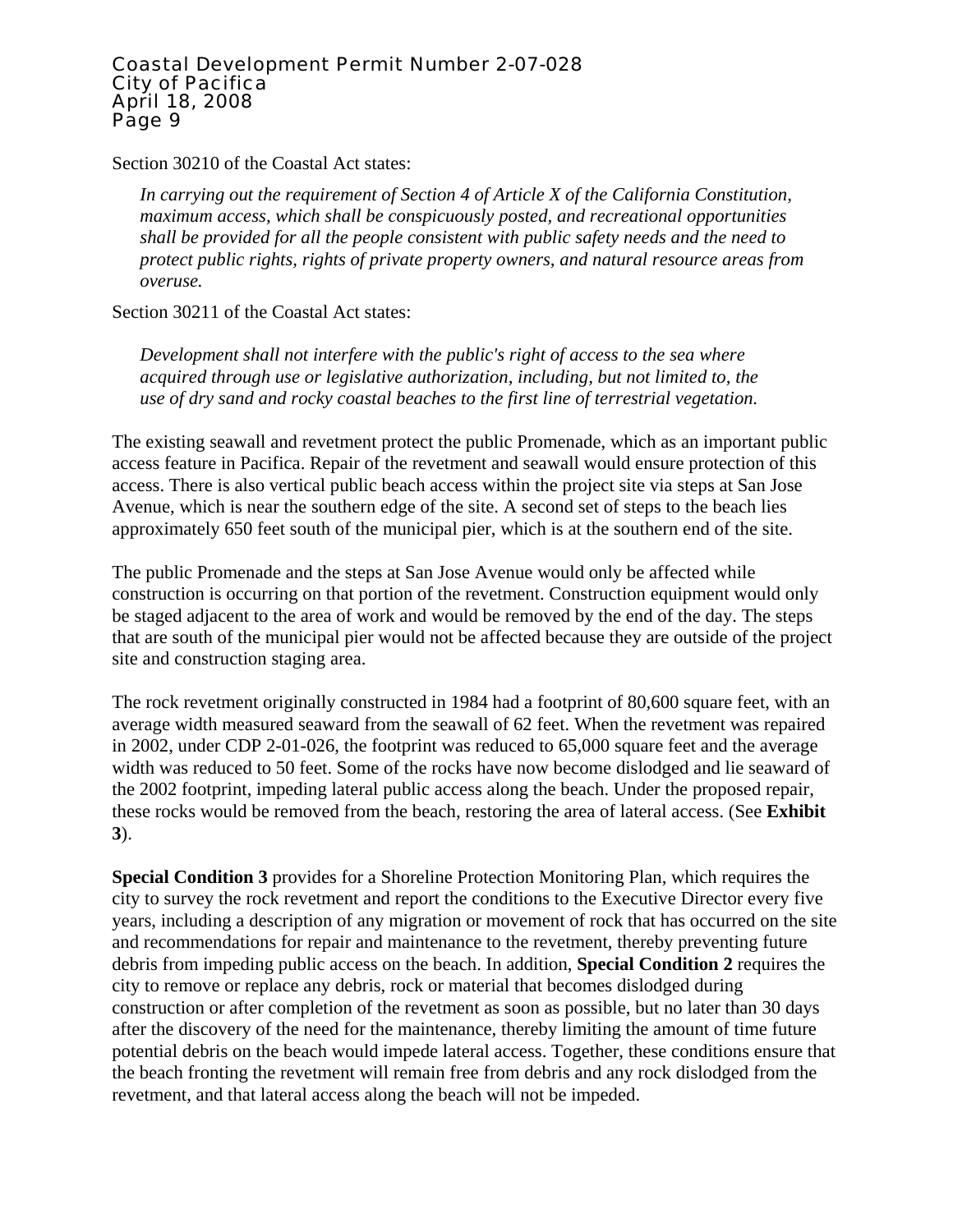As conditioned, the Commission finds that the project is consistent with Sections 30210 and 30211 of the Coastal Act because the project would protect an existing blufftop Promenade and vertical accessway, and would restore existing lateral beach access to its permitted width.

### **3.5 Geologic Hazards and Shoreline Erosion**

Section 30253 of the Coastal Act states:

*New development shall: (1) Minimize risks to life and property in areas of high geologic, flood, and fire hazard. (2) Assure stability and structural integrity, and neither create nor contribute significantly to erosion, geologic instability, or destruction of the site or surrounding area or in any way require the construction of protective devices that would substantially alter natural landforms along bluffs and cliffs.*

Section 30253 requires that new development minimize risks to life and property and assure stability and structural integrity, and neither create nor contribute to erosion or geologic stability. The proposed repair and maintenance project has been designed and approved by Skelly Engineering, a licensed engineer. The purpose of the proposed project is to maintain and repair the existing Beach Boulevard revetment, and the reinforced earth wall. The project is designed to improve the stability and structural integrity of the existing structure.

In order to assure stability and structural integrity of the revetment and seawall, **Special Condition 3** provides for a Shoreline Protection Monitoring Plan, designed to assess movement of the revetment and prevent future failure. The Shoreline Protection Monitoring Plan requires that revetment and beach profile measurements be taken every five years by a licensed professional engineer or surveyor along range lines perpendicular to the seawall at each benchmark, and that results of the survey be reported to the Executive Director, together with recommendations for any necessary maintenance work. Pursuant to **Special Condition 2**, the City is responsible for removing or replacing any rock or material that becomes dislodged from the revetment as soon as possible, consistent with Coastal Act permit requirements.

The proposed development is located on the Pacifica shoreline, in an area subject to inundation and extreme wave forces, as well as shoreline retreat and erosion. Although the project has been designed by a licensed engineer, the location of the revetment and seawall expose these structures to powerful shoreline processes. The construction of shoreline protection structures involving the use of heavy construction equipment and the placement of large boulders is inherently hazardous. Because the City voluntarily proposes to undertake an inherently hazardous activity, the Commission imposes **Special Condition 5**, requiring the applicant to assume the risks of any injury or damage from such hazards, waive any claim of liability against the Commission for such injury or damage, and indemnify the Commission against any resulting third party claims or liability.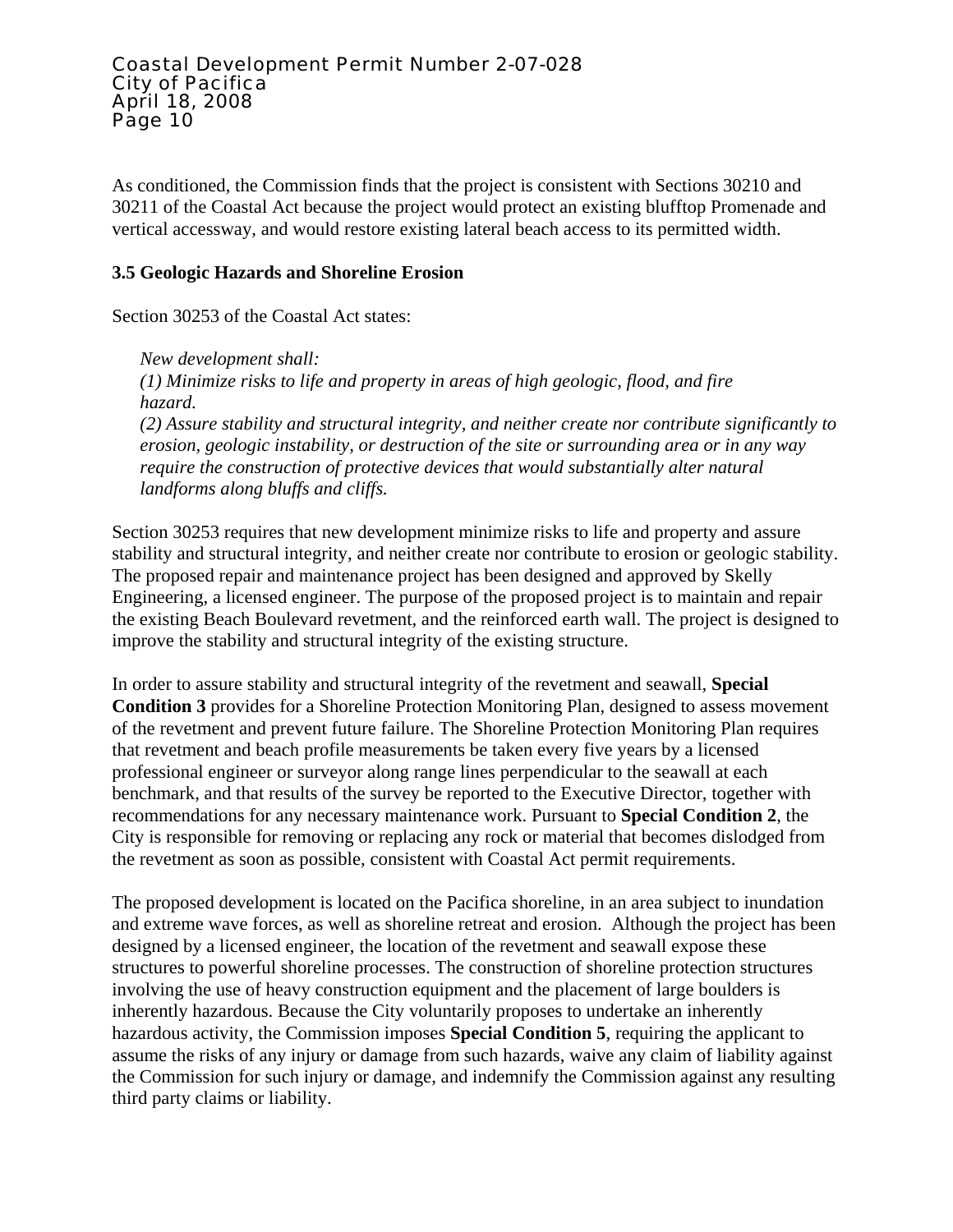The Commission finds that the project is conditioned to minimize risks to life and property, assure stability and structural integrity of the revetment and seawall, neither create nor contribute significantly to erosion, geologic instability, or destruction of the site or surrounding area and is therefore consistent with Section 30253.

## **3.6 Unpermitted Development**

The applicant received emergency permits to fill two voids beneath Beach Boulevard, but did not obtain follow-up coastal development permits within the timeframe required by the emergency permits, and the emergency permits expired. Also, the city filled one additional void without the benefit of a permit. Therefore, development has taken place without benefit of a coastal development permit. Although development has taken place prior to submission of this permit application, consideration of the application by the Commission has been based solely upon the policies of the Coastal Act. Approval of the permit does not constitute a waiver of any legal action with regard to the alleged violation, nor does it constitute an admission as to the legality of any development undertaken on the subject site without a coastal permit.

### **3.7 California Environmental Quality Act (CEQA)**

Section 13096 of the California Code of Regulations requires Commission approval of Coastal Development Permit applications to be supported by a finding showing that the application, as conditioned by any conditions of approval, to be consistent with any applicable requirements of the California Environmental Quality Act (CEQA). Section 21080.5(d)(2)(A) of CEQA prohibits a proposed development from being approved if there are feasible alternatives or feasible mitigation measures available which would substantially lessen any significant adverse effects which the activity may have on the environment.

The Commission incorporates its findings on Coastal Act consistency at this point as if set forth in full. The proposed project has been conditioned to mitigate or eliminate any significant impacts to public access and geologic hazards. As discussed above, as conditioned, there are no feasible alternatives or feasible mitigation measures available, beyond those required, which would substantially lessen any significant adverse impacts which the development may have on the environment. Therefore, the Commission finds that the proposed project has been conditioned to mitigate the identified impacts and can be found consistent with Coastal Act requirements to conform to CEQA.

### **EXHIBITS:**

- 1. Regional map
- 2. Project location map
- 3. Plat map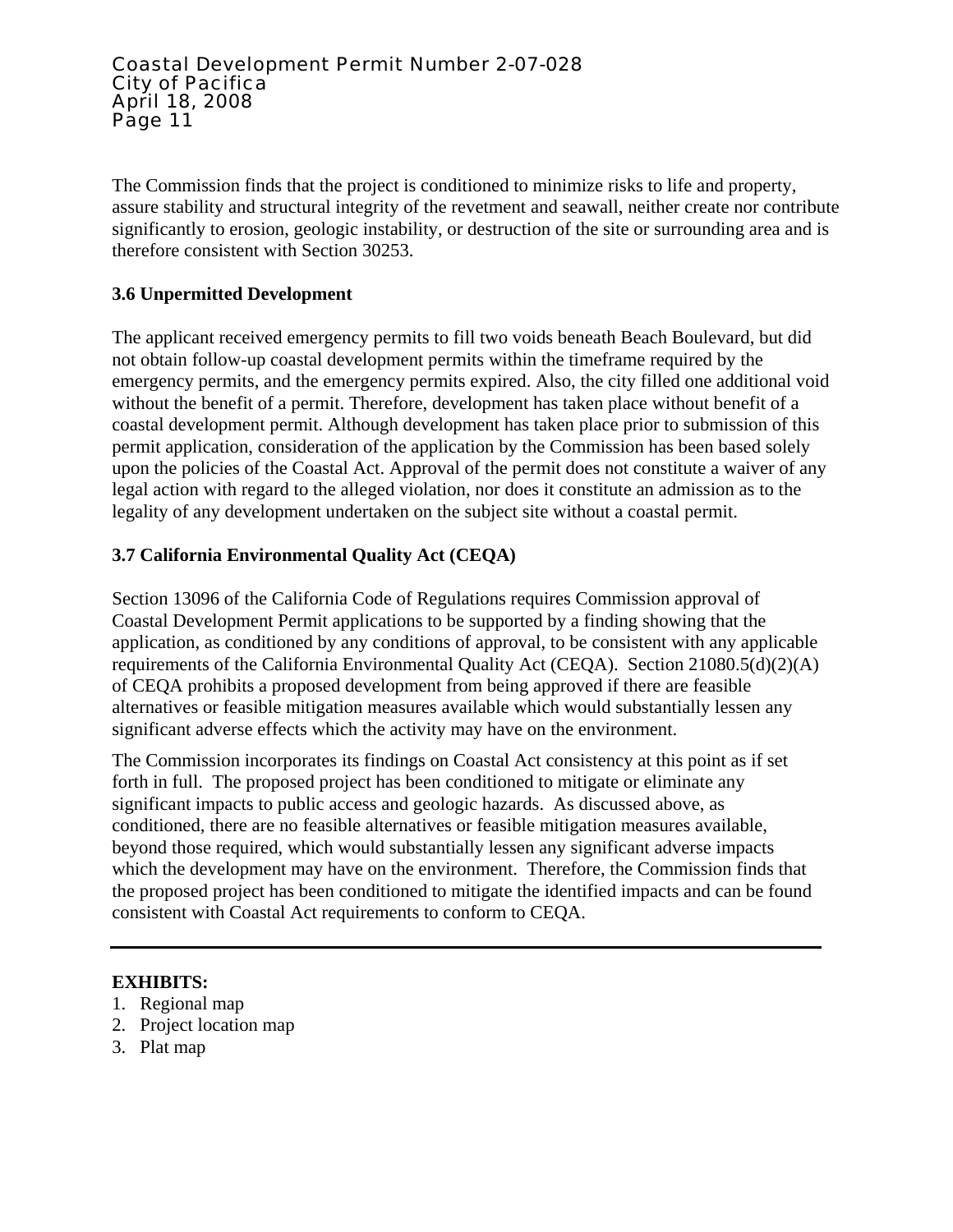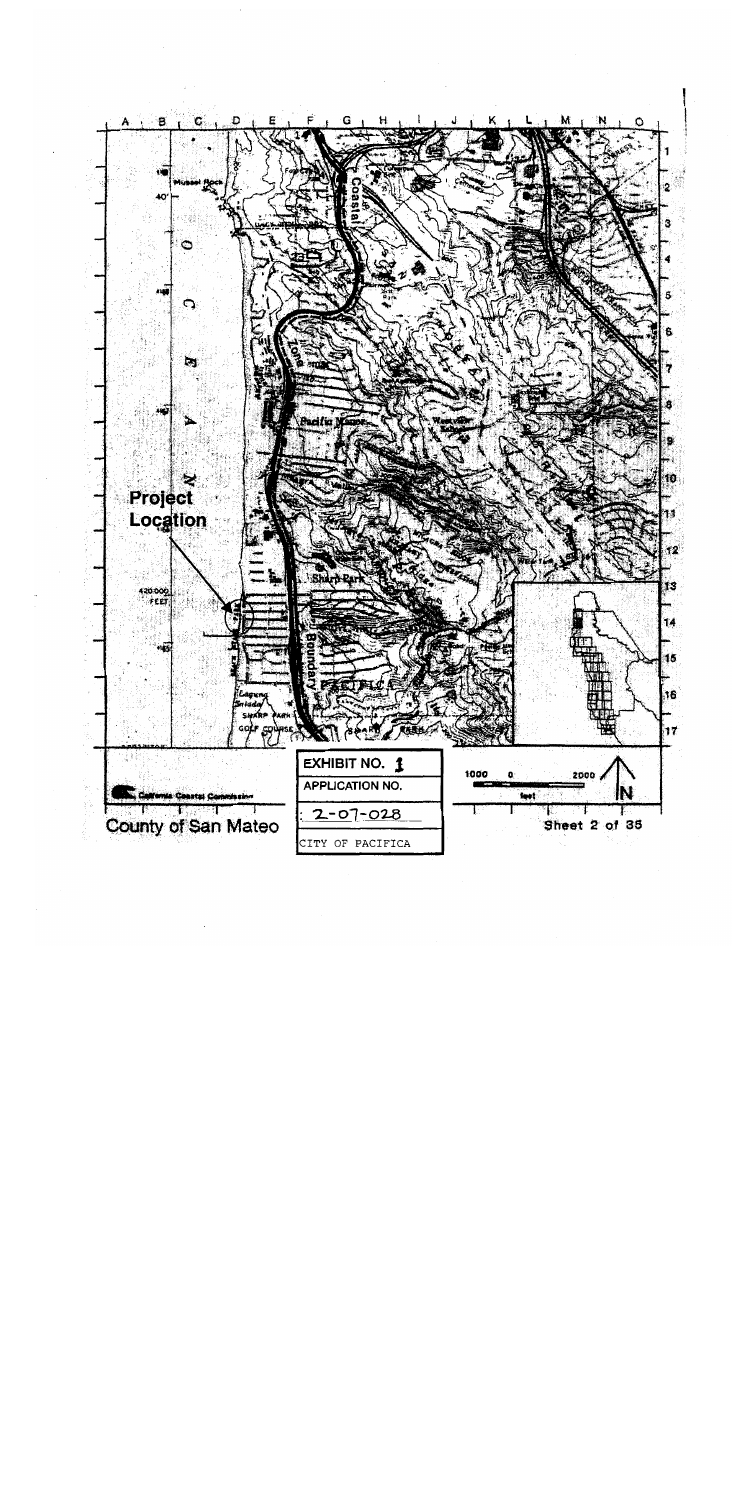